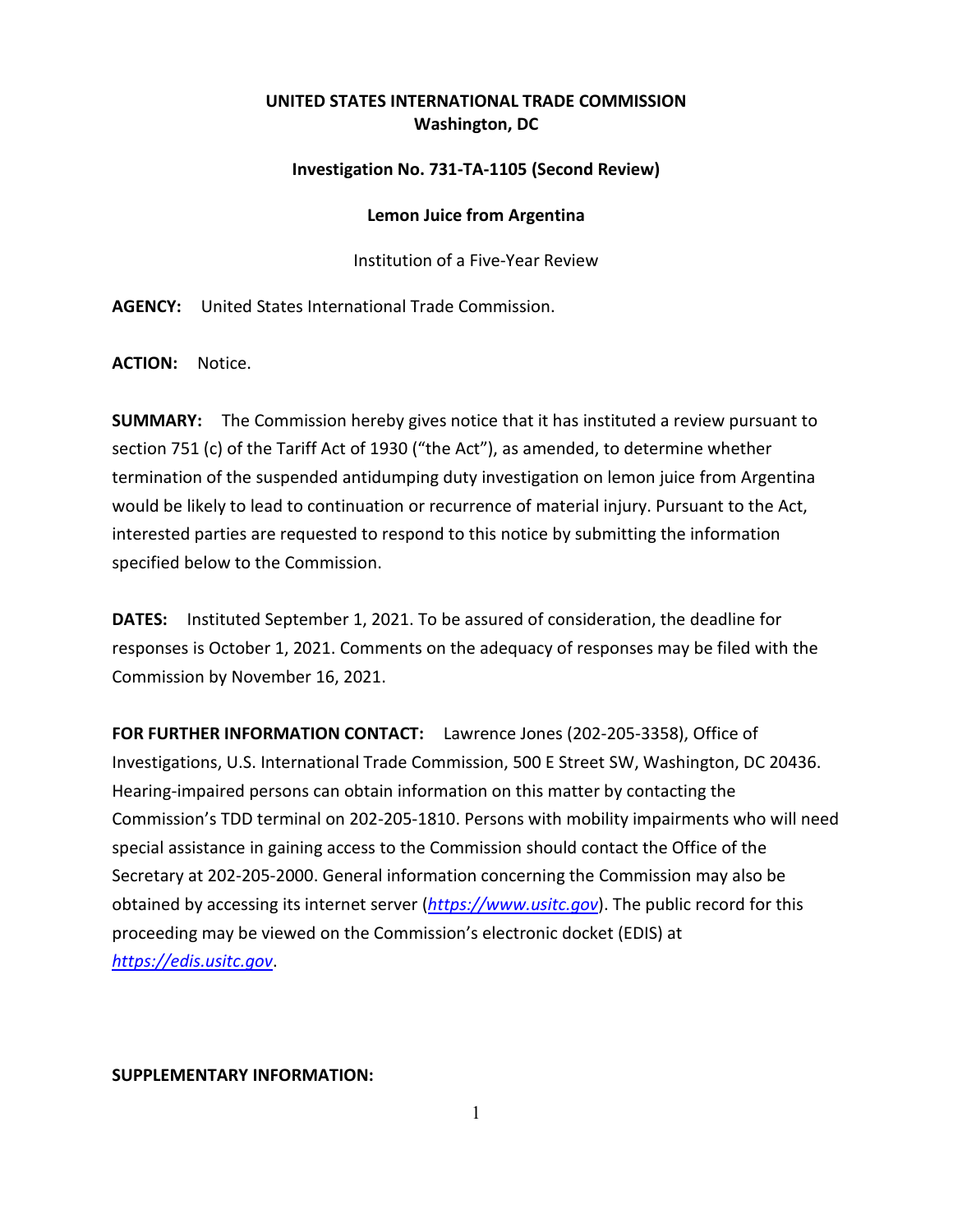**Background**.--Effective September 10, 2007, the Department of Commerce ("Commerce") suspended an antidumping duty investigation on imports of lemon juice from Argentina (72 FR 53991). On August 1, 2012, Commerce initiated and the Commission instituted its first five-year review of the suspended investigation (77 FR 45589 and 77 FR 45653). On August 1, 2013, pursuant to section 751(c) of the Act, the Commission determined that termination of the suspended investigation on lemon juice from Argentina would be likely to lead to continuation or recurrence of material injury to an industry in the United States within a reasonably foreseeable time (78 FR 46610). As a result, on August 7, 2013, Commerce published notice of the continuation of the suspended investigation on lemon juice from Argentina. Following the first five-year reviews by Commerce and the Commission, effective October 20, 2016, Commerce signed a new suspension agreement with substantially all growers/exporters of lemon juice from Argentina and issued a continuation of the suspended investigation on imports of lemon juice from Argentina (81 FR 74395). The Commission is now conducting a second review pursuant to section 751(c) of the Act, as amended (19 U.S.C. 1675(c)), to determine whether termination of the suspended investigation would be likely to lead to continuation or recurrence of material injury to the domestic industry within a reasonably foreseeable time. Provisions concerning the conduct of this proceeding may be found in the Commission's Rules of Practice and Procedure at 19 CFR Part 201, Subparts A and B, and 19 CFR Part 207, Subparts A and F. The Commission will assess the adequacy of interested party responses to this notice of institution to determine whether to conduct a full review or an expedited review. The Commission's determination in any expedited review will be based on the facts available, which may include information provided in response to this notice.

**Definitions**.--The following definitions apply to this review:

- (1) *Subject Merchandise* is the class or kind of merchandise that is within the scope of the five-year review, as defined by the Department of Commerce.
- (2) The *Subject Country* in this review is Argentina.
- (3) The *Domestic Like Product* is the domestically produced product or products which are like, or in the absence of like, most similar in characteristics and uses with, the *Subject Merchandise*. In its original preliminary determination, the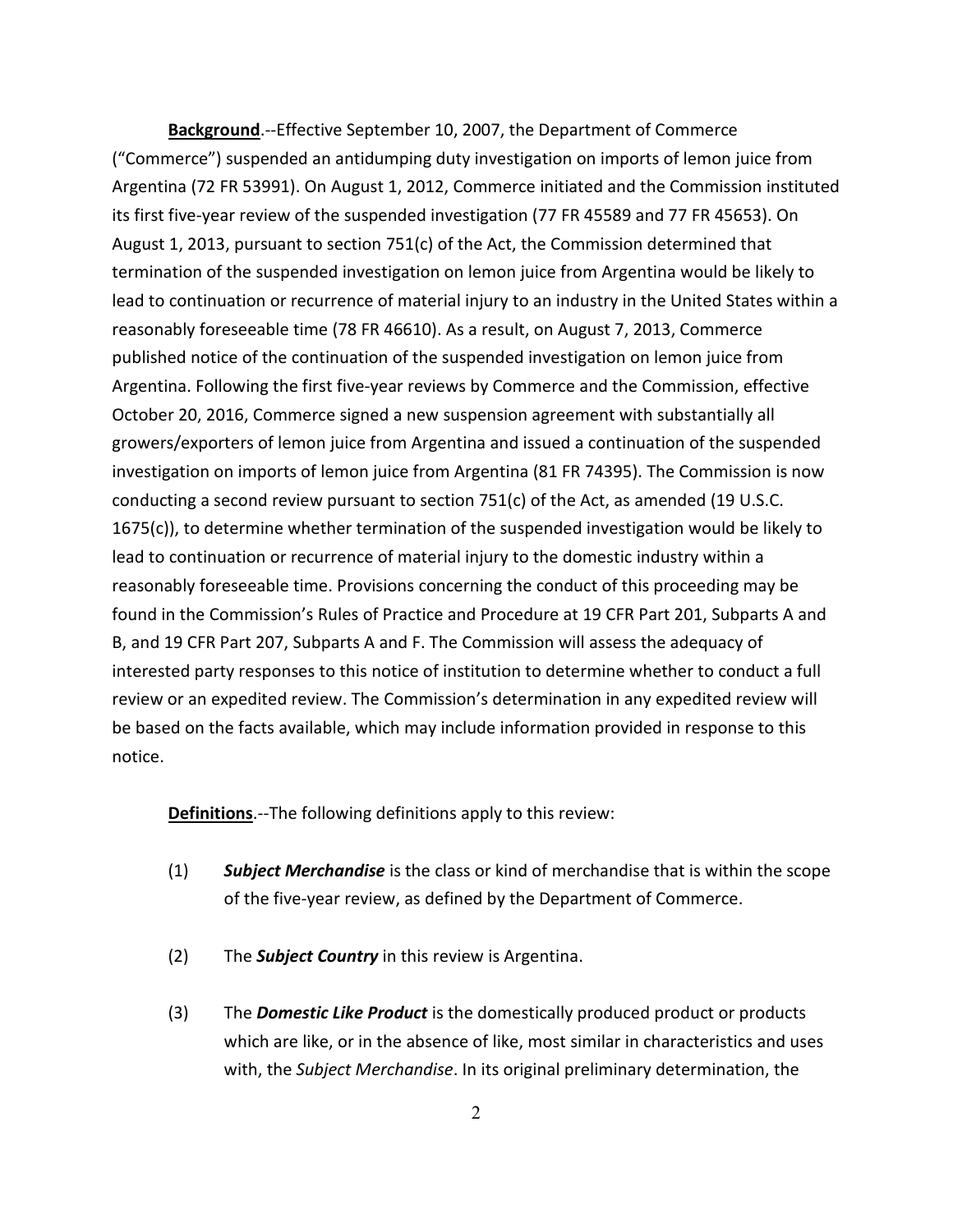Commission defined a single *Domestic Like Product* consisting of all lemon juice for further manufacturing, coextensive with the scope of the investigation. In its five-year review determination of the suspended antidumping duty investigation, the Commission defined the *Domestic Like Product* as consisting of certain lemon juice, coextensive with the scope of the review.

- (4) The *Domestic Industry* is the U.S. producers as a whole of the *Domestic Like Product*, or those producers whose collective output of the *Domestic Like Product* constitutes a major proportion of the total domestic production of the product. In its original preliminary determination, the Commission defined a single *Domestic Industry* consisting of all domestic producers of lemon juice for further manufacture, corresponding to the subject merchandise in the investigation. The Commission found that the lemon growers did not meet the criteria for inclusion in the Domestic Industry pursuant to the statutory grower/processor provision. In its five-year review determination, the Commission defined the *Domestic Industry* as consisting of all domestic producers of lemon juice for further manufacture, and again did not include lemon growers as part of the domestic industry.
- (5) An *Importer* is any person or firm engaged, either directly or through a parent company or subsidiary, in importing the *Subject Merchandise* into the United States from a foreign manufacturer or through its selling agent.

**Participation in the proceeding and public service list**.--Persons, including industrial users of the *Subject Merchandise* and, if the merchandise is sold at the retail level, representative consumer organizations, wishing to participate in the proceeding as parties must file an entry of appearance with the Secretary to the Commission, as provided in § 201.11(b)(4) of the Commission's rules, no later than 21 days after publication of this notice in the *Federal Register*. The Secretary will maintain a public service list containing the names and addresses of all persons, or their representatives, who are parties to the proceeding.

Former Commission employees who are seeking to appear in Commission five-year reviews are advised that they may appear in a review even if they participated personally and substantially in the corresponding underlying original investigation or an earlier review of the same underlying investigation. The Commission's designated agency ethics official has advised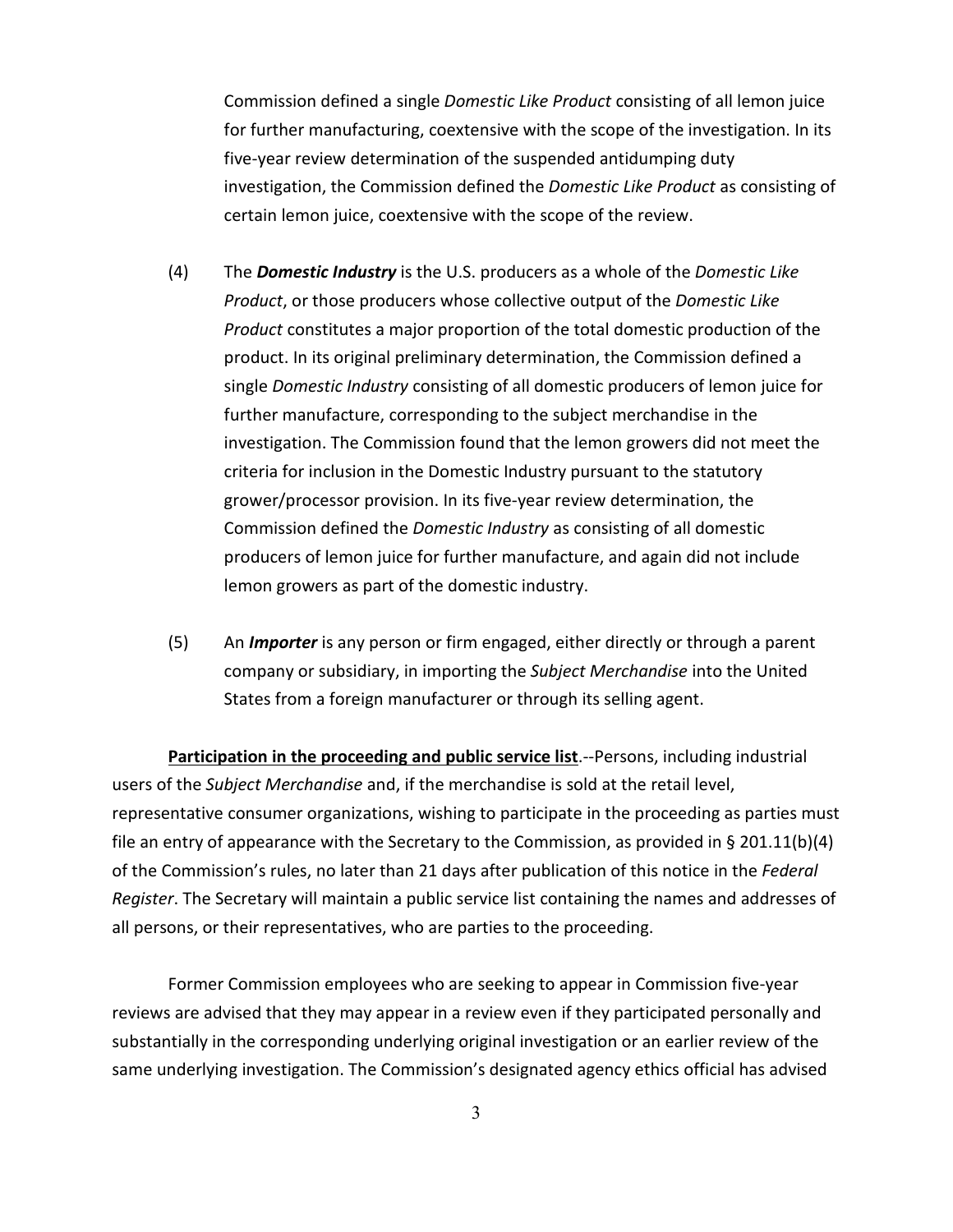that a five-year review is not the same particular matter as the underlying original investigation, and a five-year review is not the same particular matter as an earlier review of the same underlying investigation for purposes of 18 U.S.C. 207, the post-employment statute for Federal employees, and Commission rule 201.15(b) (19 CFR 201.15(b)), 79 FR 3246 (Jan. 17, 2014), 73 FR 24609 (May 5, 2008). Consequently, former employees are not required to seek Commission approval to appear in a review under Commission rule 19 CFR 201.15, even if the corresponding underlying original investigation or an earlier review of the same underlying investigation was pending when they were Commission employees. For further ethics advice on this matter, contact Charles Smith, Office of the General Counsel, at 202-205-3408.

**Limited disclosure of business proprietary information (BPI) under an administrative protective order (APO) and APO service list**.--Pursuant to § 207.7(a) of the Commission's rules, the Secretary will make BPI submitted in this proceeding available to authorized applicants under the APO issued in the proceeding, provided that the application is made no later than 21 days after publication of this notice in the *Federal Register*. Authorized applicants must represent interested parties, as defined in 19 U.S.C. 1677(9), who are parties to the proceeding. A separate service list will be maintained by the Secretary for those parties authorized to receive BPI under the APO.

**Certification**.--Pursuant to § 207.3 of the Commission's rules, any person submitting information to the Commission in connection with this proceeding must certify that the information is accurate and complete to the best of the submitter's knowledge. In making the certification, the submitter will acknowledge that information submitted in response to this request for information and throughout this proceeding or other proceeding may be disclosed to and used: (i) by the Commission, its employees and Offices, and contract personnel (a) for developing or maintaining the records of this or a related proceeding, or (b) in internal investigations, audits, reviews, and evaluations relating to the programs, personnel, and operations of the Commission including under 5 U.S.C. Appendix 3; or (ii) by U.S. government employees and contract personnel, solely for cybersecurity purposes. All contract personnel will sign appropriate nondisclosure agreements.

**Written submissions**.--Pursuant to § 207.61 of the Commission's rules, each interested party response to this notice must provide the information specified below. The deadline for filing such responses is October 1, 2021. Pursuant to § 207.62(b) of the Commission's rules, eligible parties (as specified in Commission rule 207.62(b)(1)) may also file comments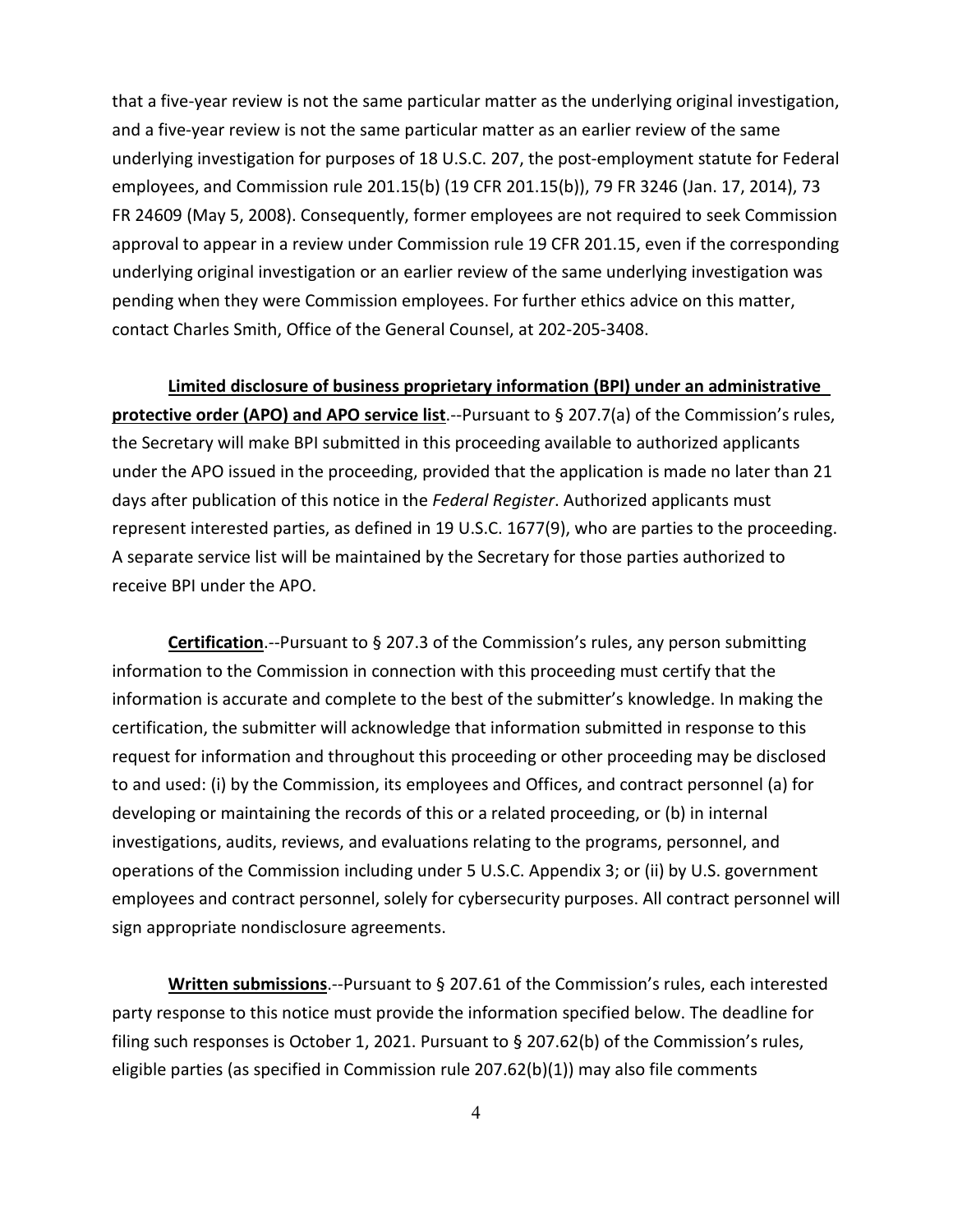concerning the adequacy of responses to the notice of institution and whether the Commission should conduct an expedited or full review. The deadline for filing such comments is November 16, 2021. All written submissions must conform with the provisions of § 201.8 of the Commission's rules; any submissions that contain BPI must also conform with the requirements of §§ 201.6, 207.3, and 207.7 of the Commission's rules. The Commission's *Handbook on Filing Procedures*, available on the Commission's website at

[https://www.usitc.gov/documents/handbook\\_on\\_filing\\_procedures.pdf,](https://www.usitc.gov/documents/handbook_on_filing_procedures.pdf) elaborates upon the Commission's procedures with respect to filings. Also, in accordance with §§ 201.16(c) and 207.3 of the Commission's rules, each document filed by a party to the proceeding must be served on all other parties to the proceeding (as identified by either the public or APO service list as appropriate), and a certificate of service must accompany the document (if you are not a party to the proceeding you do not need to serve your response).

Please note the Secretary's Office will accept only electronic filings at this time. Filings must be made through the Commission's Electronic Document Information System (EDIS, [https://edis.usitc.gov\)](https://edis.usitc.gov/). No in-person paper-based filings or paper copies of any electronic filings will be accepted until further notice.

No response to this request for information is required if a currently valid Office of Management and Budget ("OMB") number is not displayed; the OMB number is 3117 0016/USITC No. 21-5-497, expiration date June 30, 2023. Public reporting burden for the request is estimated to average 15 hours per response. Please send comments regarding the accuracy of this burden estimate to the Office of Investigations, U.S. International Trade Commission, 500 E Street SW, Washington, DC 20436.

**Inability to provide requested information**.--Pursuant to § 207.61(c) of the Commission's rules, any interested party that cannot furnish the information requested by this notice in the requested form and manner shall notify the Commission at the earliest possible time, provide a full explanation of why it cannot provide the requested information, and indicate alternative forms in which it can provide equivalent information. If an interested party does not provide this notification (or the Commission finds the explanation provided in the notification inadequate) and fails to provide a complete response to this notice, the Commission may take an adverse inference against the party pursuant to § 776(b) of the Act (19 U.S.C. 1677e(b)) in making its determination in the review.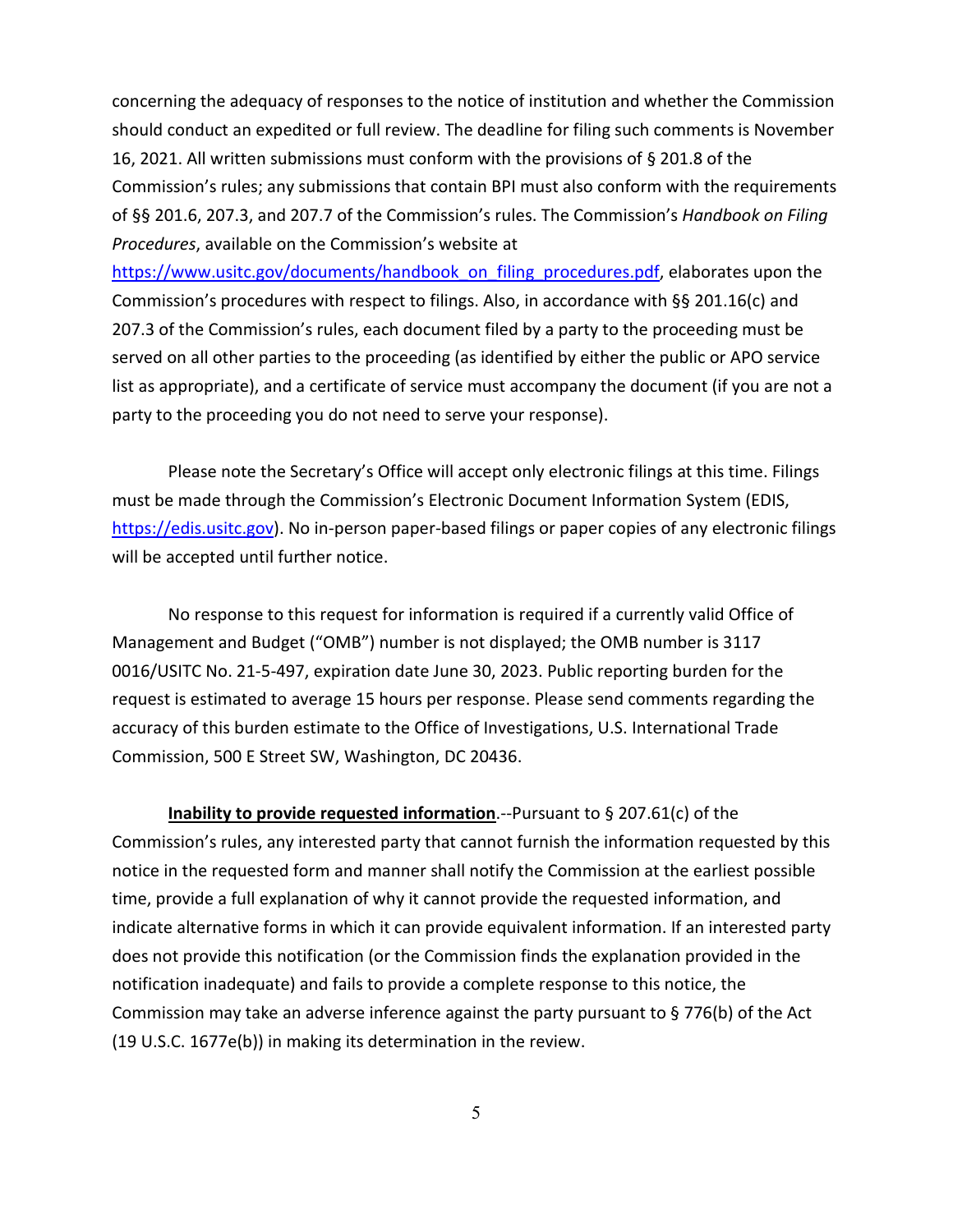**INFORMATION TO BE PROVIDED IN RESPONSE TO THIS NOTICE OF INSTITUTION:** As used below, the term "firm" includes any related firms.

- (1) The name and address of your firm or entity (including World Wide Web address) and name, telephone number, fax number, and E-mail address of the certifying official.
- (2) A statement indicating whether your firm/entity is an interested party under 19 U.S.C. 1677(9) and if so, how, including whether your firm/entity is a U.S. producer of the *Domestic Like Product*, a U.S. union or worker group, a U.S. importer of the *Subject Merchandi*se, a foreign producer or exporter of the *Subject Merchandise*, a U.S. or foreign trade or business association (a majority of whose members are interested parties under the statute), or another interested party (including an explanation). If you are a union/worker group or trade/business association, identify the firms in which your workers are employed or which are members of your association.
- (3) A statement indicating whether your firm/entity is willing to participate in this proceeding by providing information requested by the Commission.
- (4) A statement of the likely effects of the termination of the suspended investigation on the *Domestic Industry* in general and/or your firm/entity specifically. In your response, please discuss the various factors specified in section 752(a) of the Act (19 U.S.C. 1675a(a)) including the likely volume of subject imports, likely price effects of subject imports, and likely impact of imports of *Subject Merchandise* on the *Domestic Industry*.
- (5) A list of all known and currently operating U.S. producers of the *Domestic Like Product*. Identify any known related parties and the nature of the relationship as defined in section 771(4)(B) of the Act (19 U.S.C. 1677(4)(B)).
- (6) A list of all known and currently operating U.S. importers of the *Subject Merchandise* and producers of the *Subject Merchandise* in the *Subject Country* that currently export or have exported *Subject Merchandise* to the United States or other countries after 2016.
- (7) A list of 3-5 leading purchasers in the U.S. market for the *Domestic Like Product* and the *Subject Merchandise* (including street address, World Wide Web address, and the name,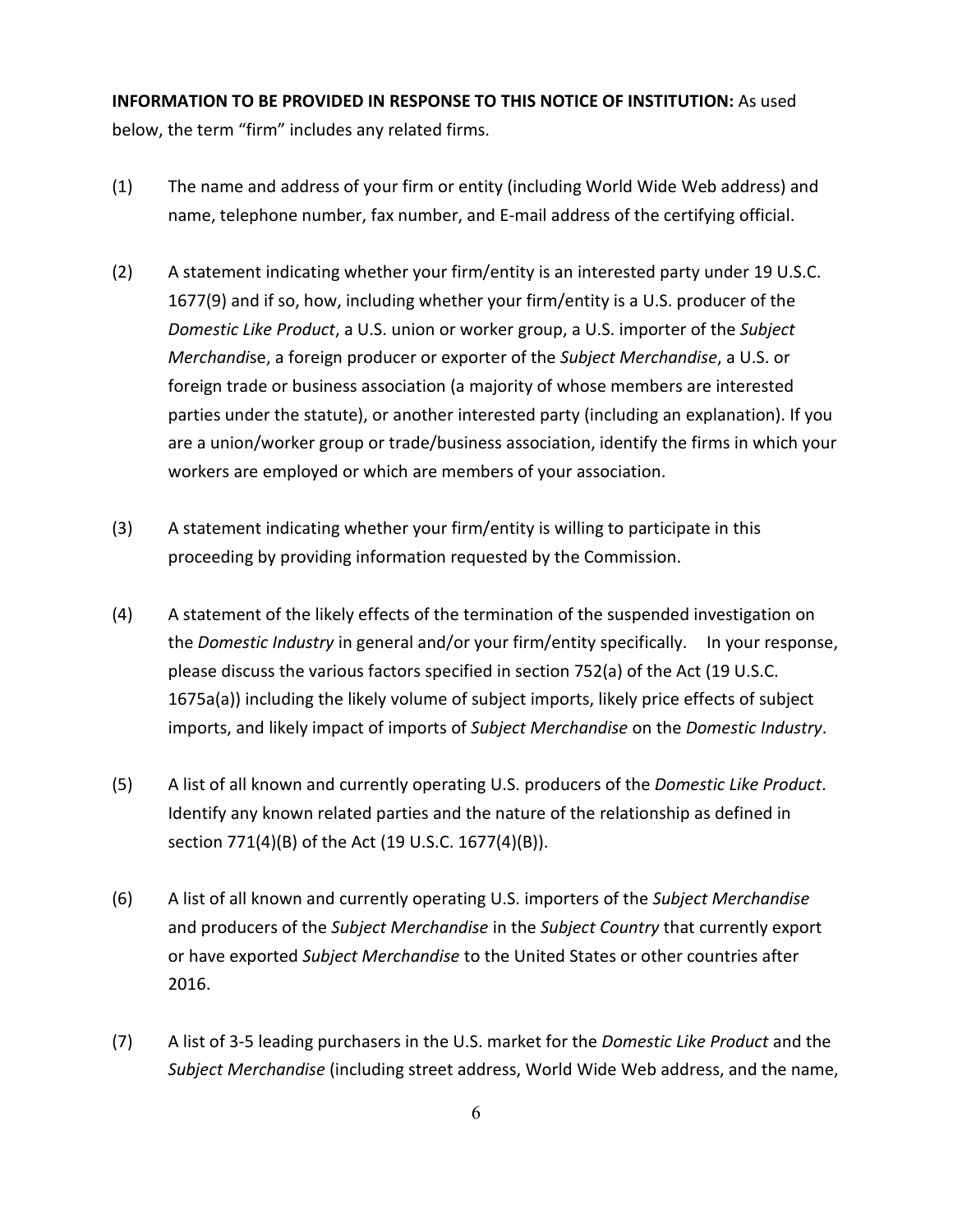telephone number, fax number, and E-mail address of a responsible official at each firm).

- (8) A list of known sources of information on national or regional prices for the *Domestic Like Product* or the *Subject Merchandise* in the U.S. or other markets.
- (9) If you are a U.S. producer of the *Domestic Like Product*, provide the following information on your firm's operations on that product during calendar year 2020, except as noted (report quantity data in 1,000 gallons @ 400 GPL and value data in U.S. dollars, f.o.b. plant). If you are a union/worker group or trade/business association, provide the information, on an aggregate basis, for the firms in which your workers are employed/which are members of your association.
	- (a) Production (quantity) and, if known, an estimate of the percentage of total U.S. production of the *Domestic Like Product* accounted for by your firm's(s') production;
	- (b) Capacity (quantity) of your firm to produce the *Domestic Like Product* (that is, the level of production that your establishment(s) could reasonably have expected to attain during the year, assuming normal operating conditions (using equipment and machinery in place and ready to operate), normal operating levels (hours per week/weeks per year), time for downtime, maintenance, repair, and cleanup, and a typical or representative product mix);
	- (c) the quantity and value of U.S. commercial shipments of the *Domestic Like Product* produced in your U.S. plant(s);
	- (d) the quantity and value of U.S. internal consumption/company transfers of the *Domestic Like Product* produced in your U.S. plant(s); and
	- (e) the value of (i) net sales, (ii) cost of goods sold (COGS), (iii) gross profit, (iv) selling, general and administrative (SG&A) expenses, and (v) operating income of the *Domestic Like Product* produced in your U.S. plant(s) (include both U.S. and export commercial sales, internal consumption, and company transfers) for your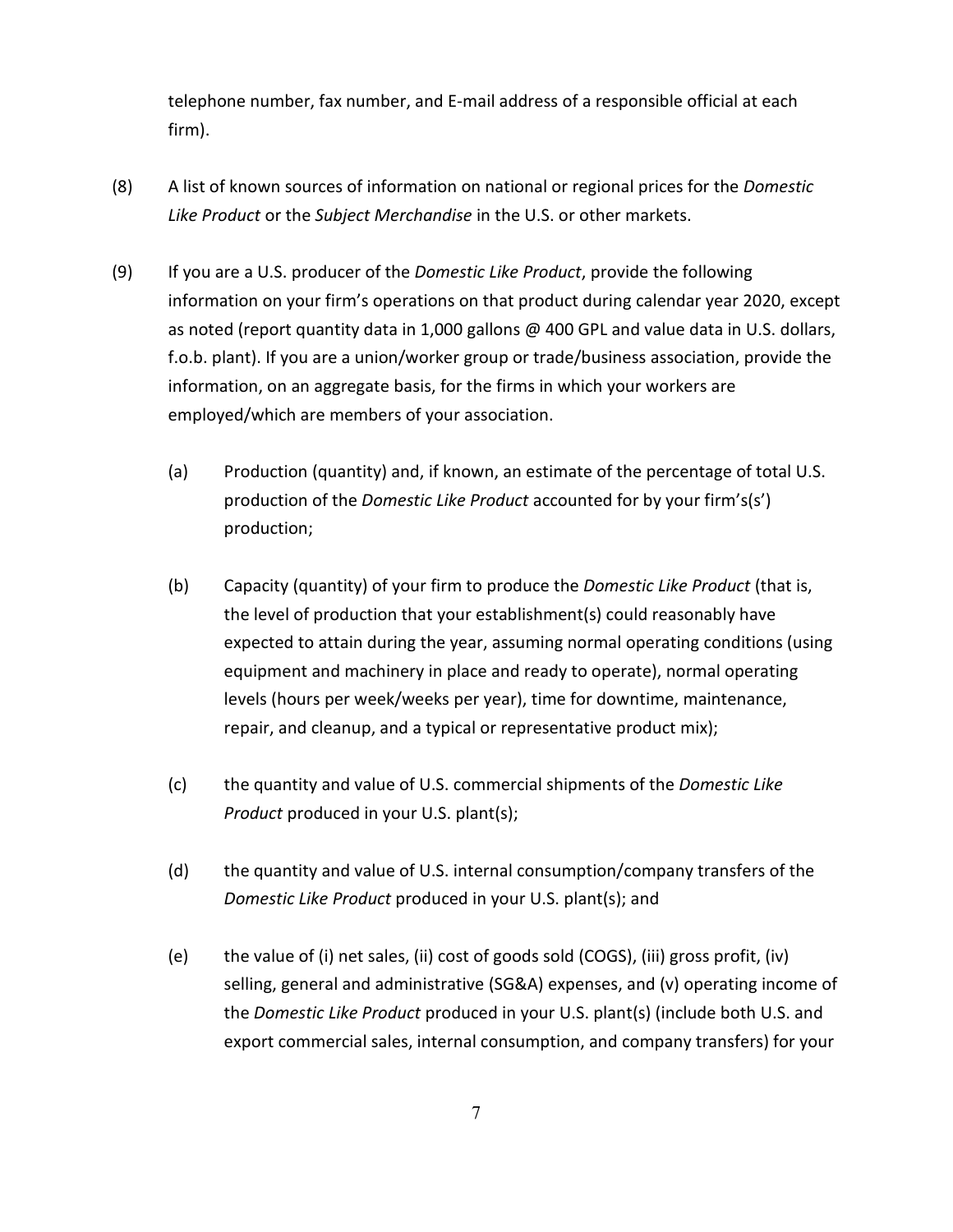most recently completed fiscal year (identify the date on which your fiscal year ends).

- (10) If you are a U.S. importer or a trade/business association of U.S. importers of the *Subject Merchandise* from the *Subject Country*, provide the following information on your firm's(s') operations on that product during calendar year 2020 (report quantity data in 1,000 gallons @ 400 GPL and value data in U.S. dollars). If you are a trade/business association, provide the information, on an aggregate basis, for the firms which are members of your association.
	- (a) The quantity and value (landed, duty-paid but not including antidumping or countervailing duties) of U.S. imports and, if known, an estimate of the percentage of total U.S. imports of *Subject Merchandise* from the *Subject Country* accounted for by your firm's(s') imports;
	- (b) the quantity and value (f.o.b. U.S. port, including antidumping and/or countervailing duties) of U.S. commercial shipments of *Subject Merchandise* imported from the *Subject Country*; and
	- (c) the quantity and value (f.o.b. U.S. port, including antidumping and/or countervailing duties) of U.S. internal consumption/company transfers of *Subject Merchandise* imported from the *Subject Country*.
- (11) If you are a producer, an exporter, or a trade/business association of producers or exporters of the *Subject Merchandise* in the *Subject Country*, provide the following information on your firm's(s') operations on that product during calendar year 2020 (report quantity data in 1,000 gallons @ 400 GPL and value data in U.S. dollars, landed and duty-paid at the U.S. port but not including antidumping or countervailing duties). If you are a trade/business association, provide the information, on an aggregate basis, for the firms which are members of your association.
	- (a) Production (quantity) and, if known, an estimate of the percentage of total production of *Subject Merchandise* in the *Subject Country* accounted for by your firm's(s') production;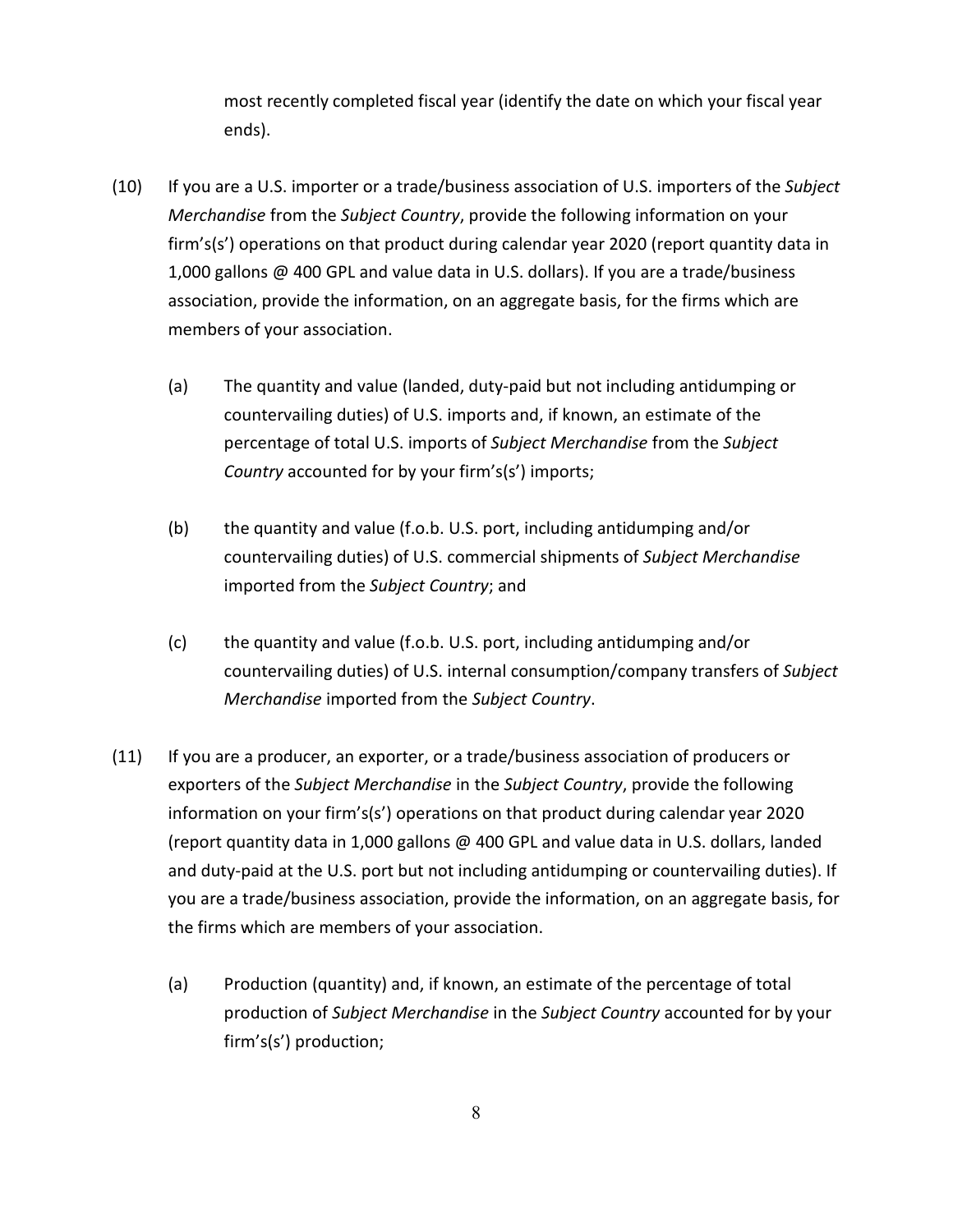- (b) Capacity (quantity) of your firm(s) to produce the *Subject Merchandise* in the *Subject Country* (that is, the level of production that your establishment(s) could reasonably have expected to attain during the year, assuming normal operating conditions (using equipment and machinery in place and ready to operate), normal operating levels (hours per week/weeks per year), time for downtime, maintenance, repair, and cleanup, and a typical or representative product mix); and
- (c) the quantity and value of your firm's(s') exports to the United States of *Subject Merchandise* and, if known, an estimate of the percentage of total exports to the United States of *Subject Merchandise* from the *Subject Country* accounted for by your firm's(s') exports.
- (12) Identify significant changes, if any, in the supply and demand conditions or business cycle for the *Domestic Like Product* that have occurred in the United States or in the market for the *Subject Merchandise* in the *Subject Country* after 2016 and significant changes, if any, that are likely to occur within a reasonably foreseeable time. Supply conditions to consider include technology; production methods; development efforts; ability to increase production (including the shift of production facilities used for other products and the use, cost, or availability of major inputs into production); and factors related to the ability to shift supply among different national markets (including barriers to importation in foreign markets or changes in market demand abroad). Demand conditions to consider include end uses and applications; the existence and availability of substitute products; and the level of competition among the *Domestic Like Product* produced in the United States, *Subject Merchandise* produced in the *Subject Country*, and such merchandise from other countries.
- (13) **(OPTIONAL)** A statement of whether you agree with the above definitions of the *Domestic Like Product* and *Domestic Industry*; if you disagree with either or both of these definitions, please explain why and provide alternative definitions.

**AUTHORITY:** This proceeding is being conducted under authority of title VII of the Tariff Act of 1930; this notice is published pursuant to § 207.61 of the Commission's rules.